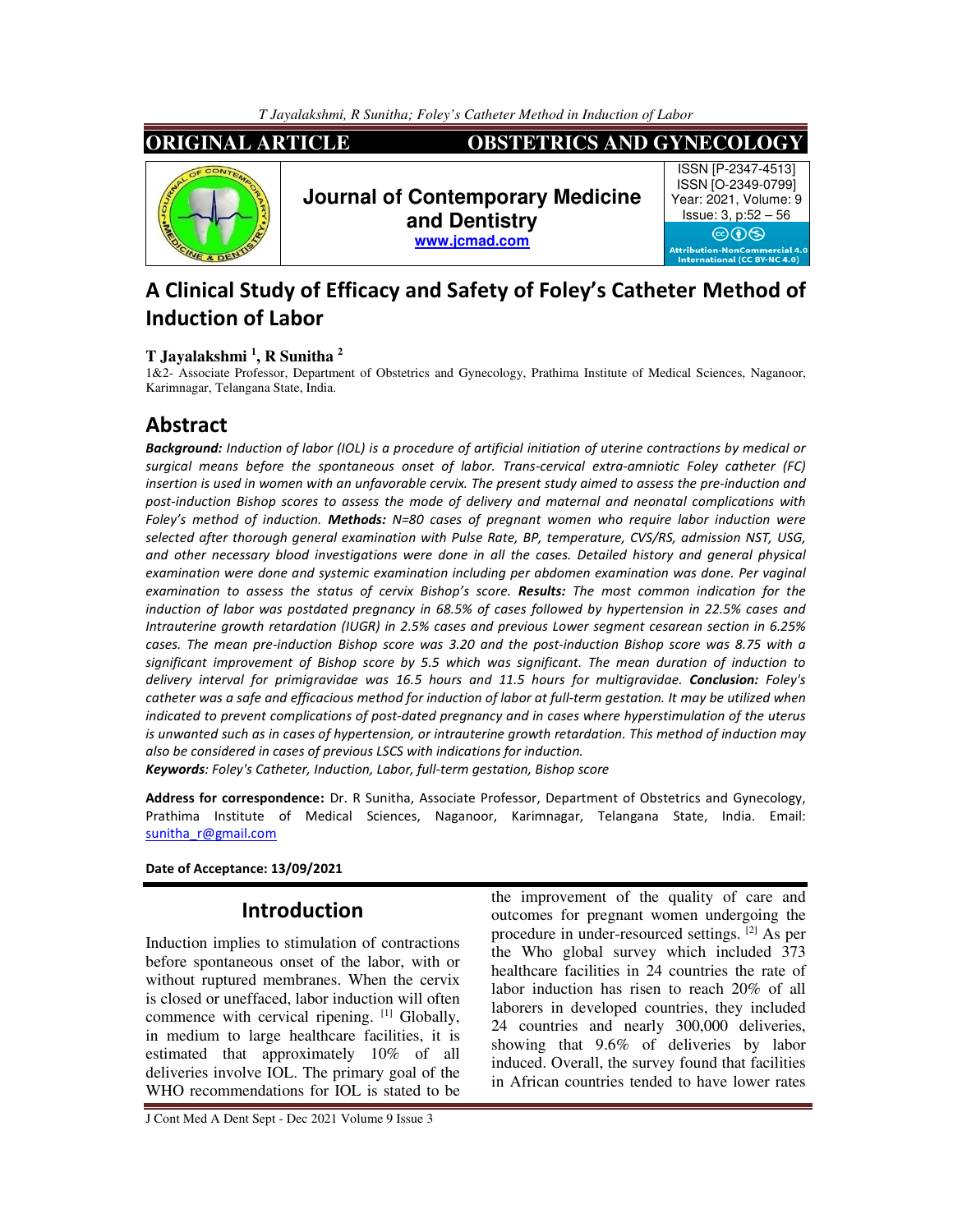of induction of labor (lowest: Niger, 1.4%) compared with Asian and Latin American countries (highest: Sri Lanka, 35.5%). [3] The common medical and obstetrical indications for induction of labor include premature rupture of<br>membranes, gestational hypertension, membranes, gestational hypertension, oligohydramnios, intrauterine growth restriction, postdated pregnancy, chronic hypertension, and diabetes, and the most common being post-dated pregnancy. [4-6] Methods of pre-induction are divided into two categories: pharmacological and non-pharmacological. Foley catheter is a non-pharmacological (mechanical) method. It has advantages such as greater chances of successful labor induction with low costs, easy storage, and its efficacy is comparable to that of pharmacological methods without the disadvantages associated with pharmacological methods.  $[7]$  Apart from the mechanical effects, it produces local prostaglandin production by pressing on the lower part of the uterine. [8] Foley catheter has undergone a drastic change since it was first used by Antoine Matteifirst with the dilator filled with air. <sup>[9]</sup> Recently the effectiveness of mechanical pre-induction was enhanced by 0.9% NaCl infusion into the extra amniotic space, traction, cyclical catheter pulling. [10, 11] With this background we in the current study tried to evaluate the efficacy and safety of Foley's catheter method of induction of labor by elective induction of labor using Foley's catheter.

# **Materials and Methods**

This cross-sectional study was done in the Department of Obstetrics and Gynecology, Prathima Institute of Medical Sciences, Naganoor, Karimnagar. Institutional Ethical Committee Permission was obtained for the study. Written consent was obtained from all the participants of the study.

### *Inclusion criteria*

- 1. Gestational age 37-42 weeks
- 2. Singleton live pregnancy
- 3. Cephalic presentation
- 4. Intact membranes
- 5. Indication for induction
- 6. Pregnant women with previous LSCS
- 7. Bishops score less than 5

#### *Exclusion criteria*

- 1. Antepartum hemorrhage
- 2. Uterine infection
- 3. Cephalopelvic disproportion
- 4. Twins/malpresentation
- 5. Abnormal fetal heart rate
- 6. Intrauterine death

Patients with full-term gestation who would have fulfilled the above inclusion criteria were selected for the study. N=80 cases of pregnant women who require labor induction were selected after thorough general examination with Pulse Rate, BP, temperature, CVS/RS, admission NST, USG, and other necessary blood investigations were done in all the cases. Detailed history and general physical examination were done and systemic examination including per abdomen examination was done. Per vaginal examination to assess the status of cervix Bishop's score. Admission NST to rule out any fetal heart rate abnormalities. With the use of sterile technique, a Foley catheter No. 16 was selected, and the balloon portion was inserted beyond the internal os either by direct visualization with the assistance of speculum or blindly if possible. Once properly placed, the balloon reservoir was inflated with normal saline 30 ml and the catheter was taped to the patient's inner thigh. After induction, patients were monitored for signs of labor. When labor ensued, they were closely monitored for maternal vital signs, the progress of labor, and fetal heart rate which was monitored by intermittent auscultation. Spontaneous expulsion of the balloon waited for the first 24 hours. if not expelled spontaneously within 24 hours, the balloon was deflated. Post induction Bishop's score was assessed. If the Bishop score was favorable 6-10 and contractions if not adequate, augmentation of labor was done with IV oxytocin drip, which was started at the rate of 4 drops/min, and the drop rate was increased by 4 drops every 20 minutes till the patient entered the active phase of labor and the same drip continued till delivery. If Bishop's score was 6 or less than 6 such cases were considered as failed cases. Such cases were again induced with  $PGE<sub>2</sub>$  gel except for cases with previous LSCS. Membranes were ruptured when the cervix was 4 cm dilated. For women who did not expel Foley's balloon spontaneously within 24 hours, the balloon was

*T Jayalakshmi, R Sunitha; Foley's Catheter Method in Induction of Labor*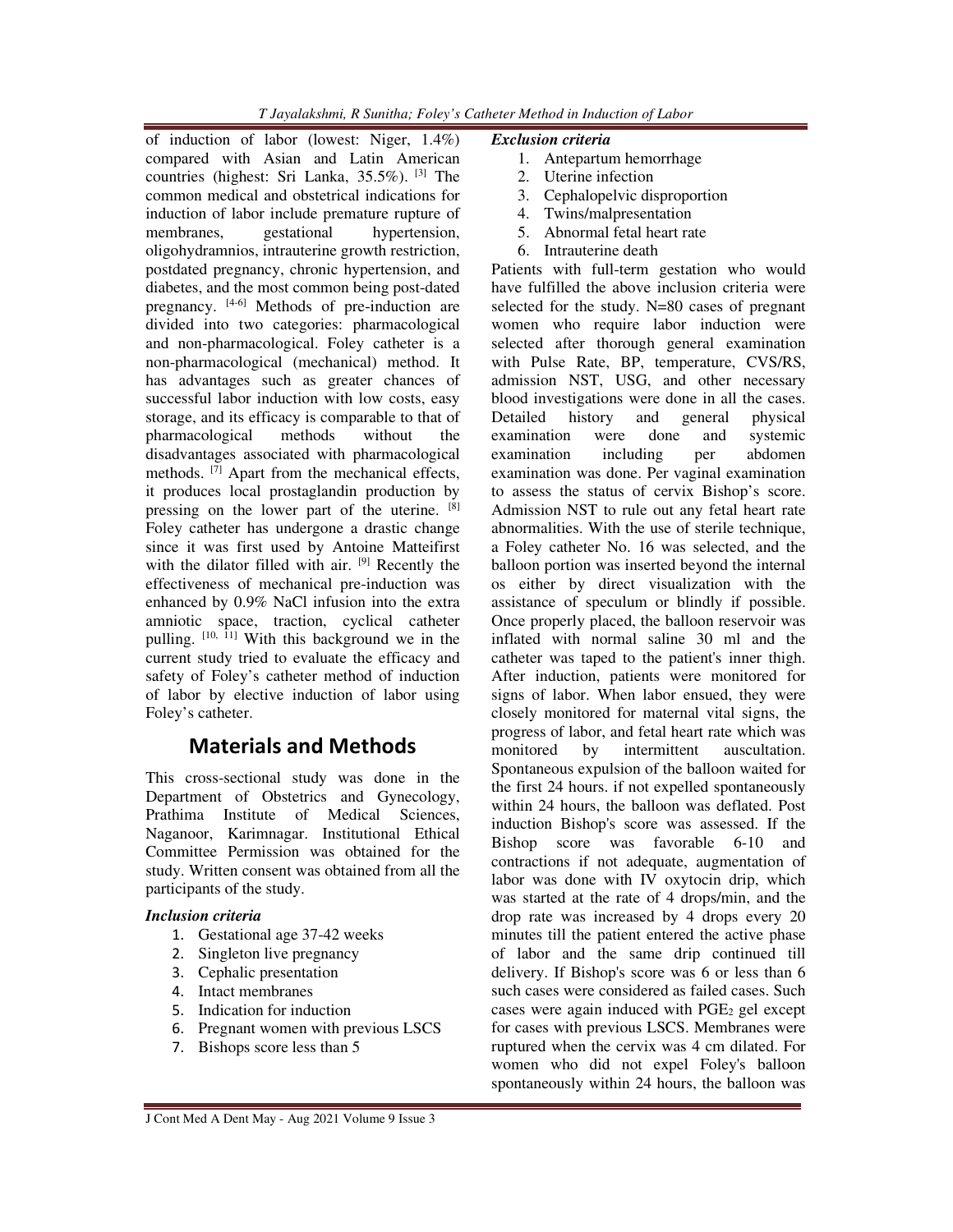deflated and removed, in addition, Bishop's score was assessed. Labor and delivery parameters included pre-induction Bishop score, time of expulsion/removal of the balloon, postinduction Bishop score, augmentation with IV oxytocin drip, induction to delivery interval, mode of delivery, maternal and neonatal comp**l**ications, and adverse effects.

## **Results**

This study was conducted on n=80 cases who fulfilled the above-mentioned inclusion and exclusion criteria with indications for induction of labor admitted to Prathima Institute of Medical Sciences, Naganoor, Karimnagar. Maximum patients belonged to age group 21 – 25 years the mean age of the patients of the study was  $24.5 \pm 6.5$  years. In this study 58.75% of cases were primigravida and 41.25% of cases were multigravida depicted in table 1.

Table 1: Age distribution of cases in the study

| Age group       | Frequency<br>(%) | Primigravida<br>$\varphi_0$ | Multigravida<br>(%) |
|-----------------|------------------|-----------------------------|---------------------|
| $\leq$ 20 years | 3(3.75)          | 3(3.75)                     | 0(0)                |
| $21 - 25$       | 62(77.5)         | 38 (47.5)                   | 24(30)              |
| years           |                  |                             |                     |
| 30<br>26        | 10(12.5)         | 4(5.0)                      | 6(7.5)              |
| years           |                  |                             |                     |
| 31<br>35        | 5(6.25)          | 2(2.5)                      | 3(3.75)             |
| years           |                  |                             |                     |
| Total           | 80(100)          | 47(58.75)                   | 33 (41.25)          |

The most common indication for the induction of labor was post-dated pregnancy in 68.5% of cases followed by hypertension in 22.5% cases and Intrauterine growth retardation (IUGR) in 2.5% cases and previous Lower segment cesarean section in 6.25% cases. The distribution gravida wise is depicted in table 2. The Bishops scores were n=12 cases with a preinduction Bishop score of 2. N=38 cases with a score of 3 and N=30 cases were with Bishops score of 4

|  |  |  | <b>Table 2:</b> Gravida and Indication |
|--|--|--|----------------------------------------|
|--|--|--|----------------------------------------|

| <i>Indications</i>                                 | Primigravida<br>$\%)$ | Multigravida<br>$\left( \% \right)$ | Total $(\%)$ |
|----------------------------------------------------|-----------------------|-------------------------------------|--------------|
| Post Dated<br>Pregnancy                            | 33 (41.25)            | 22(27.5)                            | 55 (68.5)    |
| Hypertension                                       | 12(15.0)              | 6(7.5)                              | 18(22.5)     |
| IUGR                                               | 2(2.5)                | 0(0.0)                              | 2(2.5)       |
| Previous<br>$LSCS+$<br>Indication<br>For Induction | 0(0.0)                | 5(6.25)                             | 5(6.25)      |
| Total                                              | 47(58.75)             | 33 (41.25)                          | 80 (100)     |
|                                                    |                       |                                     |              |

J Cont Med A Dent May - Aug 2021 Volume 9 Issue 3

A total of n=9 cases required balloon deflation at the end of 24 hours out of which n=8, were primigravida and n=1 was multigravida. The post-induction Bishops scores were 10 in 30% of cases. A score of 9 was found in 25% of cases. 20% of cases had Bishops score of 8. Bishops scores of 6 and 7 were found in 8.75% and 3.75% cases respectively given in figure 1. N=10 cases had a post-induction Bishop score of 6 or less than 6 which were considered as failed cases. The mean pre-induction Bishop score was 3.20 and the post-induction Bishop score was 8.75 with a significant improvement of Bishop score by 5.5 which was significant. The mean duration of induction to delivery interval for primigravidae was 16.5 hours and 11.5 hours for multigravidae.

**Figure 1:** Post-Induction Bishops scores in the cases of study



**Table 3:** Mode of delivery according to parity

| Mode of Delivery |         | Primigravida<br>$\mathscr{G}_o$ ) | Multigravida<br>$\mathscr{G}_o$ ) | Total<br>(%) |
|------------------|---------|-----------------------------------|-----------------------------------|--------------|
| Vaginal          |         | 31 (38.75)                        | 21(26.25)                         | 52(65)       |
| Instrumental     | Forceps | 2(2.50)                           | 3(3.75)                           | 05<br>(6.25) |
| delivery         | Vacuum  | 2(2.50)                           | 1(1.25)                           | 03<br>(3.66) |
| Cesarean section |         | 12(15.0)                          | 8 (10.00)                         | 20(25)       |
| Total            |         | 47(58.75)                         | 33 (41.25)                        | 80<br>(100)  |

Out of the N=20 cases that underwent LSCS, N=12 was primigravidae and N=8 were multigravidae. The common indication for LSCS was failed induction in n=10 cases and fetal distress in n=9 cases and arrest of dilatation in n=1 case. There were 8 cases with previous LSCS, out of which 3 cases were taken up for LSCS. Two cases because of fetal distress. N=3 cases had a fever, n=2 cases had Post-partum Hemorrhage (PPH) and n=1 case had scar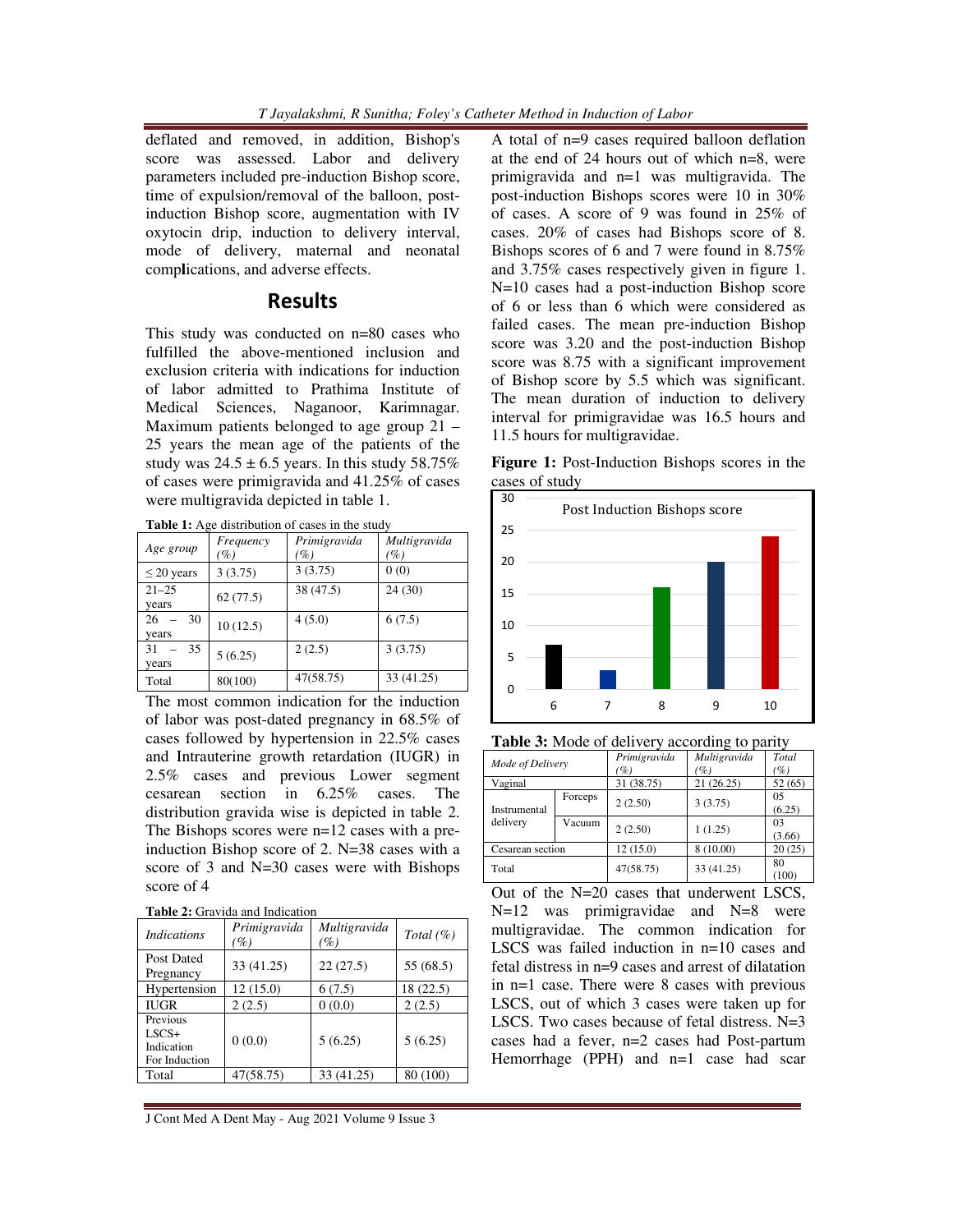tenderness. No other maternal complications were found (Table 4).

**Table 4:** Maternal complications in the cases of study

| Complications    | Frequency $(\% )$ |
|------------------|-------------------|
| Fever            | 3(3.75)           |
| <b>PPH</b>       | 2(2.50)           |
| Scar tenderness  | 1(1.25)           |
| Hyperstimulation | 0(0.00)           |
| <b>Others</b>    | 0(0.00)           |

|  | <b>Table 5:</b> Neonatal        | complications | and |
|--|---------------------------------|---------------|-----|
|  | indications for NICU admissions |               |     |

| <b>Complications</b>                  | Frequency $(\% )$ |
|---------------------------------------|-------------------|
| Fetal distress                        | 5(6.25)           |
| Others                                | 0(0.00)           |
| <b>NICU</b> Indication                |                   |
| Meconium aspiration<br>syndrome (MAS) | 2(2.50)           |
| Birth asphyxia                        | 1(1.25)           |

## **Discussion**

As induction of labor is becoming more and more common procedure in obstetrics (up to now it is carried out in 30% of pregnancies) an optimal method of this procedure has to be found.  $^{[12]}$  In the present study of N=80 patients at term gestation, N=47 primigravidae and N=33 cases were multigravidae. Of them, n=10 cases had postinduction Bishop score of 6 or less than 6 which were considered as failed cases. Of the total number of cases,  $n=60(75%)$ had a vaginal delivery. Of the cases of vaginal delivery n=5(6.25%) had forceps delivery and n=3(3.66%) had vacuum delivery. Successful induction depends mostly on the maturity of the cervix. [13] An unfavorable cervix, which is closed, firm, and difficult to distend, increases the risk of failure of induction, longer duration of labor, and higher risk of cesarean section. [14] According to Steiner and Creasya, the best way to achieve cervix maturity is to cause biochemical changes as similar to natural ones as possible.  $[15]$  The perfect method should be effective, safe, easy to use, cheap and acceptable for the patient at the same time.  $[7]$  In the present study, the mean pre-induction Bishop score was 3.20 and the post-induction Bishop score was 8.75 with a significant improvement of Bishop score by 5.5 which was significant. Several studies have reported Bishop score, cervical

length, and cervical dilatation as predictors of cervix maturity. Other authors have reported that both cervical length and Bishop score are reliable predictors of determining the success of induction.  $[16, 17]$  In the current study we determined the success of induction by estimation of Bishop score. Gibson et al., [18] and Maja Kufelnicka- Babout et al., <sup>[9]</sup> have found similar results in their studies. Patro-Malysza's study the change of Bishop score was from 3.29 to  $6.85$ . <sup>[7]</sup> in our study, the change was from 3.20 to 8.75 which was significant. The mean time in this study for n=80 cases was 13.5 hours VL Deshmukh et al.,  $[19]$  in a similar study the mean induction to the delivery interval was 15.32 hours. F Ziyauddin et al., [20] found the mean induction to the delivery time of 18.15 hours. AT Owolabi et al.,  $[21]$  found the mean induction of 11.9 hours. Maternal complications are very minimal with fever in 3.75% of cases, Post-partum Hemorrhage in 2.5% of cases, and scar tenderness in 1.25% of cases. There was no incidence of hyperstimulation of the uterus in the present study. Studies have shown that Foley catheter does not increase the risk of infections. [15] In the present study, fetal distress was found in 6.25% and DL Deshmukh et al., found the incidence of fetal distress was in 8% cases and Abramovici D et al.,  $[22]$  reported the incidence of fetal distress in 13.1% of cases of their study. In the present, there were no reported neonatal deaths.

## **Conclusion**

Within the limitations of the current study, it can be concluded that Foley's catheter was a safe and efficacious method for induction of labor at full-term gestation. It may be utilized when indicated to prevent complications of post-dated pregnancy and in cases where hyperstimulation of the uterus is unwanted such as in cases of hypertension, or intrauterine growth retardation. This method of induction may also be considered in cases of previous LSCS with indications for induction.

*Conflict of Interest***: None**  *Source of support***: Nil**  *Ethical Permission***: Obtained**